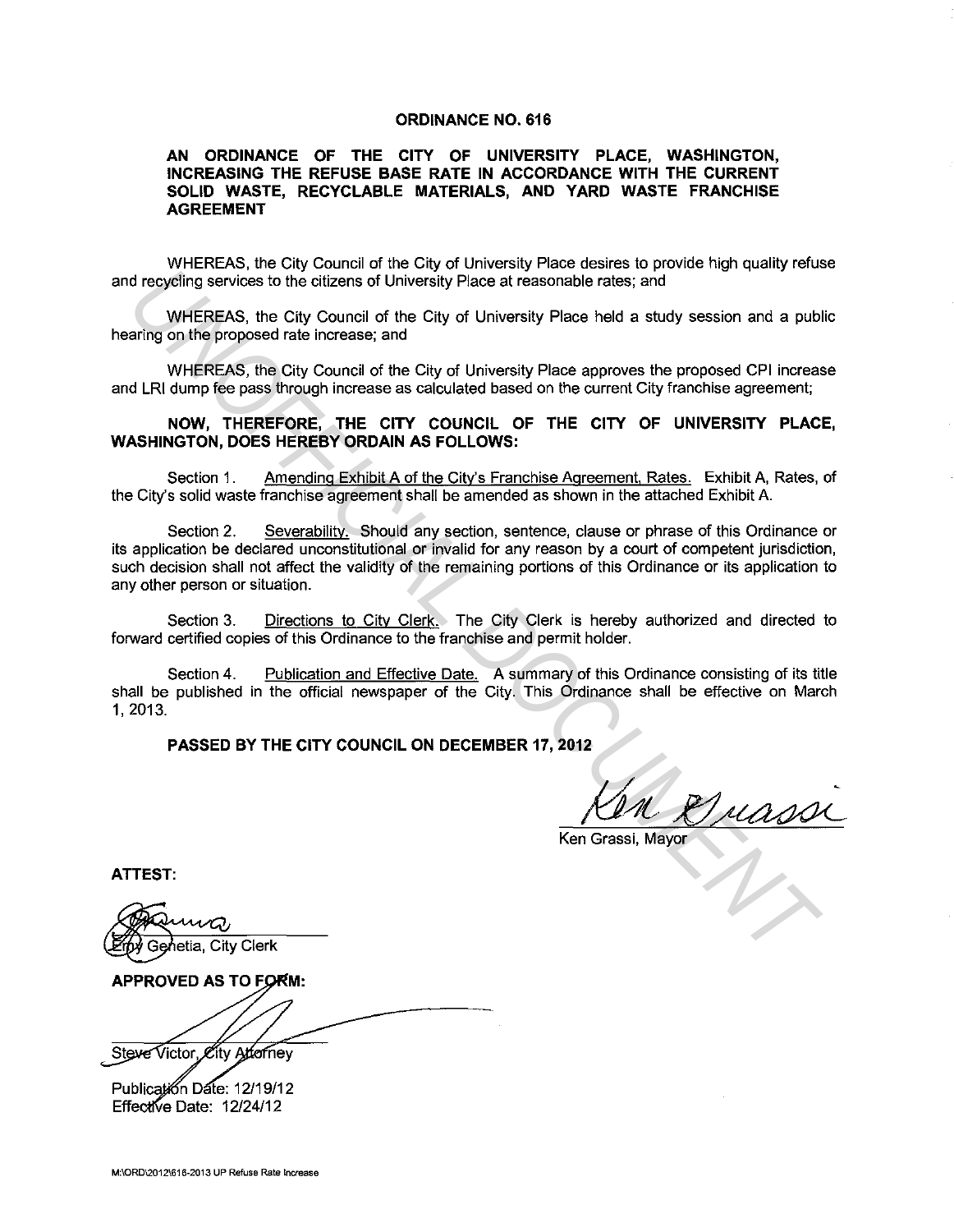|                      |                                          |                                        | University Place Refuse Service, Inc.               |                             |                                      |                                                                                     |              |                                                                                                                   |                                                       |                        |                   |                |
|----------------------|------------------------------------------|----------------------------------------|-----------------------------------------------------|-----------------------------|--------------------------------------|-------------------------------------------------------------------------------------|--------------|-------------------------------------------------------------------------------------------------------------------|-------------------------------------------------------|------------------------|-------------------|----------------|
|                      | Ordinance No. 616 - Exhibit A            |                                        |                                                     |                             |                                      |                                                                                     |              |                                                                                                                   |                                                       |                        |                   |                |
|                      |                                          |                                        |                                                     |                             |                                      |                                                                                     |              |                                                                                                                   |                                                       |                        |                   |                |
|                      |                                          |                                        |                                                     |                             |                                      |                                                                                     |              |                                                                                                                   | 10/31/2012                                            |                        |                   |                |
|                      |                                          |                                        |                                                     |                             |                                      |                                                                                     |              |                                                                                                                   |                                                       |                        | Final             |                |
|                      |                                          |                                        |                                                     |                             |                                      |                                                                                     |              |                                                                                                                   |                                                       |                        | <b>Base Rates</b> |                |
|                      |                                          |                                        |                                                     |                             |                                      |                                                                                     |              |                                                                                                                   |                                                       |                        |                   | 3/1/2013       |
|                      | <b>Franchise EXHIBIT A - Rates</b>       |                                        |                                                     |                             |                                      |                                                                                     |              |                                                                                                                   |                                                       |                        |                   |                |
|                      |                                          |                                        |                                                     |                             |                                      |                                                                                     |              |                                                                                                                   |                                                       |                        |                   |                |
|                      | <b>Miscellaneous Service</b>             |                                        |                                                     |                             |                                      |                                                                                     |              |                                                                                                                   |                                                       |                        |                   |                |
|                      |                                          |                                        |                                                     |                             |                                      | <b>Rate Ceiling</b>                                                                 | Garbage ave. |                                                                                                                   |                                                       | Rate                   |                   |                |
|                      |                                          | Item                                   |                                                     |                             |                                      | Schedule                                                                            | Lbs. Per Mo. |                                                                                                                   |                                                       | Qualifier              |                   |                |
|                      | Late Charge on delinquent balances       |                                        |                                                     |                             |                                      |                                                                                     |              |                                                                                                                   |                                                       |                        |                   |                |
|                      |                                          | Rate                                   |                                                     |                             |                                      | $\mathbf{1}$                                                                        | N.A.         |                                                                                                                   |                                                       | Per Month              |                   | 1.50%          |
|                      |                                          | Minimum                                |                                                     |                             |                                      | $\mathbf{1}$                                                                        | N.A.         |                                                                                                                   |                                                       | Per Month              | \$                | 1.65           |
|                      | Can over size/weight                     |                                        | Restart Fee (after stoppage due to delinquency)     |                             |                                      | $\mathbf{1}$<br>$\mathbf{1}$                                                        | N.A.         |                                                                                                                   |                                                       | Each time              | \$<br>\$          | 17.65          |
|                      |                                          |                                        |                                                     |                             |                                      |                                                                                     | N.A.         |                                                                                                                   |                                                       | Each time              |                   | 10.35          |
|                      | <b>Overtime Charges</b>                  | Per Hour                               |                                                     |                             |                                      | $\mathbf{1}$                                                                        | N.A          |                                                                                                                   |                                                       | Per Hour               | \$                | 40.98          |
|                      |                                          | Minimum <sup>-</sup>                   |                                                     |                             |                                      | $\mathbf{1}$                                                                        | N.A          |                                                                                                                   |                                                       | Minimum                | \$                | 40.98          |
|                      |                                          |                                        |                                                     |                             |                                      |                                                                                     |              | Assessed in addition to regular charges shown when customer requests service during Overtime and Holiday periods. |                                                       |                        |                   |                |
|                      | Return Trip Charges                      |                                        |                                                     |                             |                                      |                                                                                     |              |                                                                                                                   |                                                       |                        |                   |                |
|                      |                                          |                                        |                                                     |                             |                                      |                                                                                     |              |                                                                                                                   |                                                       |                        |                   |                |
|                      |                                          | Residential 32 Gal or Less             |                                                     |                             |                                      | $\mathbf{1}$                                                                        | N.A          |                                                                                                                   |                                                       | Each Time              | \$                | 13.40          |
|                      |                                          |                                        | Recycling, Yard Waste, or Garbage Toter (all sizes) |                             |                                      | $\mathbf{1}$                                                                        | N.A.         |                                                                                                                   |                                                       | Each Time              | \$                | 18.77          |
|                      |                                          | Drop Box<br>Container                  |                                                     |                             |                                      | $\overline{c}$<br>$\overline{\mathbf{c}}$                                           | N.A.<br>N.A. |                                                                                                                   |                                                       | Each Time<br>Each Time | \$<br>S           | 37.92<br>38.26 |
| Gate charge          |                                          |                                        |                                                     |                             |                                      |                                                                                     |              |                                                                                                                   |                                                       |                        |                   |                |
|                      |                                          |                                        |                                                     |                             |                                      |                                                                                     |              |                                                                                                                   |                                                       |                        |                   |                |
|                      |                                          | Per Occurrence                         |                                                     |                             |                                      | $\overline{2}$                                                                      | N.A.         |                                                                                                                   |                                                       | Each Time              | \$                |                |
|                      |                                          | Monthly Minimum                        |                                                     |                             |                                      | $\overline{2}$                                                                      | N.A.         |                                                                                                                   |                                                       | Minimum                | \$                | 6.20<br>26.90  |
|                      | <b>Unlocking Charge</b>                  |                                        |                                                     |                             |                                      |                                                                                     |              |                                                                                                                   |                                                       |                        |                   |                |
|                      |                                          |                                        |                                                     |                             |                                      |                                                                                     |              |                                                                                                                   |                                                       |                        |                   |                |
|                      |                                          | Per Occurrence                         |                                                     |                             |                                      | $\overline{c}$                                                                      | N.A.         |                                                                                                                   |                                                       | Each Time              | \$                | 3.10           |
|                      |                                          | Monthly Minimum                        |                                                     |                             |                                      | $\overline{2}$                                                                      | N.A.         |                                                                                                                   |                                                       | Minimum                | \$                | 13.43          |
| <b>Disposal Fees</b> |                                          |                                        |                                                     |                             |                                      |                                                                                     |              |                                                                                                                   |                                                       |                        |                   |                |
|                      |                                          |                                        |                                                     |                             |                                      |                                                                                     |              |                                                                                                                   |                                                       |                        |                   |                |
|                      |                                          | Land Recovery - MSW (per ton)          |                                                     |                             |                                      | $\overline{4}$                                                                      | N.A.         |                                                                                                                   |                                                       | Per Ton                | \$                | 149.94         |
|                      |                                          | Demolition (per ton)                   |                                                     |                             |                                      | $\overline{4}$                                                                      | N.A.         |                                                                                                                   |                                                       | Per Ton                | \$                | 149.94         |
|                      |                                          | Car Tires (each)<br>Truck Tires (each) |                                                     |                             |                                      | $\overline{4}$<br>$\overline{4}$                                                    | N.A.<br>N.A  |                                                                                                                   |                                                       | Each<br>Each           | \$<br>\$          | 9.66<br>16.11  |
|                      |                                          | Appliances (each)                      |                                                     |                             |                                      | 4                                                                                   | N.A.         |                                                                                                                   |                                                       | Each                   | \$                | 48.30          |
|                      |                                          | Ash (per yard)                         |                                                     |                             |                                      | $\overline{4}$                                                                      | N.A.         |                                                                                                                   |                                                       | Per Yard               | \$                | 44.28          |
|                      |                                          | Asbestos (per yard)                    |                                                     |                             |                                      | $\overline{4}$                                                                      | N.A.         |                                                                                                                   |                                                       | Per Yard               | \$                | 241.55         |
|                      |                                          |                                        |                                                     |                             |                                      | Intermodal Containers - cost plus 10% (plus time rates shown below when applicable) |              |                                                                                                                   |                                                       |                        |                   |                |
| Rate per Hour        |                                          | Single Rear-Drive Axle Truck           |                                                     |                             |                                      |                                                                                     |              |                                                                                                                   |                                                       |                        |                   |                |
|                      |                                          |                                        |                                                     |                             |                                      |                                                                                     |              |                                                                                                                   |                                                       |                        |                   |                |
|                      |                                          |                                        |                                                     | Non-Packer Truck and Driver |                                      | $\overline{c}$                                                                      | N.A          |                                                                                                                   |                                                       | Per Hour               | \$                | 46.59          |
|                      |                                          |                                        |                                                     | Packer Truck and Driver     |                                      | 2                                                                                   | N.A          |                                                                                                                   |                                                       | Per Hour               | \$                | 74.53          |
|                      |                                          |                                        | Each Extra Person                                   | Drop Box Truck and Driver   |                                      | $\overline{\mathbf{c}}$<br>2                                                        | N.A.<br>N.A. |                                                                                                                   |                                                       | Per Hour<br>Per Hour   | \$<br>\$          | 47.43<br>37.26 |
|                      |                                          | Tandem Rear-Drive Axle Truck           |                                                     |                             |                                      |                                                                                     |              |                                                                                                                   |                                                       |                        |                   |                |
|                      |                                          |                                        | Packer Truck and Driver                             |                             |                                      | $\sqrt{2}$                                                                          | N.A.         |                                                                                                                   |                                                       | Per Hour               | \$                | 93.18          |
|                      |                                          |                                        |                                                     | Each Extra Person or axle   | Tractor or Drop Box Truck and Driver | $\overline{c}$<br>$\overline{c}$                                                    | N.A.         |                                                                                                                   |                                                       | Per Hour               | \$                | 94.87          |
|                      |                                          |                                        |                                                     |                             |                                      |                                                                                     | N.A.         |                                                                                                                   |                                                       | Per Hour               | \$                | 37.26          |
| <b>Refunds</b>       |                                          |                                        |                                                     |                             |                                      | $\mathbf{1}$                                                                        | N.A.         |                                                                                                                   |                                                       | Minimum                | \$                | 8.24           |
|                      | <b>Residential Service</b>               |                                        |                                                     |                             |                                      |                                                                                     |              |                                                                                                                   |                                                       |                        |                   |                |
|                      | <b>Residential Garbage and Recycling</b> |                                        |                                                     |                             |                                      |                                                                                     |              |                                                                                                                   |                                                       |                        |                   |                |
|                      |                                          |                                        |                                                     |                             |                                      | <b>Rate Ceiling</b>                                                                 | Garbage ave. |                                                                                                                   |                                                       | Rate                   |                   |                |
|                      |                                          | Quantity                               | Size                                                |                             |                                      | Schedule                                                                            | Lbs. Per Mo. | Frequency                                                                                                         | <b>Description</b>                                    | Qualifier              |                   |                |
|                      |                                          |                                        | 24 gal. Toter                                       |                             |                                      | 1                                                                                   |              | 54 Every-other Wk                                                                                                 | Garbage service only                                  |                        | \$                | 19.48          |
|                      |                                          | $\vert$ 1                              | 24 gal. Toter<br>48 gal. Toter                      |                             |                                      | $\mathbf{1}$<br>$\mathbf{1}$                                                        |              | 54 Every-other Wk<br>88 Every-other Wk                                                                            | Garbage and recycling service<br>Garbage service only |                        | \$<br>\$          | 17.85<br>22.85 |
|                      |                                          | l1                                     | 48 gal. Toter                                       |                             |                                      | $\mathbf{1}$                                                                        |              | 88 Every-other Wk                                                                                                 | Garbage and recycling service                         |                        | \$                | 21.22          |
|                      |                                          |                                        | 48 gal. Toter                                       |                             |                                      | $\mathbf{1}$                                                                        |              | 166 Weekly                                                                                                        | Garbage service only                                  |                        | \$                | 31.54          |
|                      |                                          | 1                                      | 48 gal. Toter                                       |                             |                                      | 1                                                                                   |              | 166 Weekly                                                                                                        | Garbage and recycling service                         |                        | \$                | 29.89          |
|                      |                                          | 1st <sub>1</sub><br>1st <sub>1</sub>   | 64 gal. Toter<br>64 gal. Toter                      |                             |                                      | 1<br>$\mathbf{1}$                                                                   |              | 132 Every-other Wk<br>132 Every-other Wk                                                                          | Garbage service only<br>Garbage and recycling service | Per Month<br>Per Month | \$<br>\$          | 25.78<br>24.11 |
|                      |                                          | 1st <sub>1</sub>                       | 64 gal. Toter                                       |                             |                                      | $\mathbf{1}$                                                                        |              | 199 Weekly                                                                                                        | Garbage service only                                  | Per Month              | \$                | 37.55          |
|                      |                                          | 1st <sub>1</sub>                       | 64 gal. Toter                                       |                             |                                      | $\mathbf{1}$                                                                        |              | 199 Weekly                                                                                                        | Garbage and recycling service                         | Per Month              | \$                | 34.27          |
|                      |                                          | 1st <sub>1</sub><br>1st <sub>1</sub>   | 96 gal. Toter<br>96 gal. Toter                      |                             |                                      | $\mathbf{1}$<br>1                                                                   |              | 266 Weekly<br>266 Weekly                                                                                          | Garbage service only<br>Garbage and recycling service | Per Month<br>Per Month | \$<br>\$          | 49.35<br>44.46 |
|                      |                                          | Each Add'l                             | 64 gal. Toter                                       |                             |                                      | $\mathbf{1}$                                                                        |              | 132 Every-other Wk                                                                                                | Garbage service only                                  | Per Month              | \$                | 13.63          |
|                      |                                          | Each Add'l                             | 64 gal. Toter                                       |                             |                                      | 1                                                                                   |              | 132 Every-other Wk                                                                                                | Garbage and recycling service                         | Per Month              | \$                | 11.98          |
|                      |                                          | Each Add'l                             | 64 gal. Toter                                       |                             |                                      | $\mathbf{1}$                                                                        |              | 199 Weekly                                                                                                        | Garbage service only                                  | Per Month              | \$                | 25.43          |
|                      |                                          | Each Add'l<br>Each Add'l               | 64 gal. Toter<br>96 gal. Toter                      |                             |                                      | 1<br>$\mathbf{1}$                                                                   |              | 199 Weekly<br>266 Weekly                                                                                          | Garbage and recycling service<br>Garbage service only | Per Month<br>Per Month | \$<br>\$          | 22.13<br>37.03 |
|                      |                                          | Each Add'l                             | 96 gal. Toter                                       |                             |                                      | $\mathbf{1}$                                                                        |              | 266 Weekly                                                                                                        | Garbage and recycling service                         | Per Month              | \$                | 32.10          |
|                      |                                          |                                        | 24 gal. Toter                                       |                             |                                      | $\mathbf{1}$                                                                        |              | 25 Occasional                                                                                                     | Extra on-route pickup                                 |                        | \$                | 4.19           |
|                      |                                          |                                        | 48 gal. Toter                                       |                             |                                      | $\mathbf{1}$                                                                        |              | 41 Occasional                                                                                                     | Extra on-route pickup                                 |                        | \$                | 7.58           |
|                      |                                          | Each Can, Bag or Bundle                | 64 gal. Toter                                       |                             |                                      | 1<br>$\mathbf{1}$                                                                   |              | 61 Occasional<br>34 Occasional                                                                                    | Extra on-route pickup<br>Extra garbage                | Per Pickup             | \$<br>\$          | 10.03<br>6.07  |
|                      |                                          | Recycle only service                   |                                                     |                             |                                      | 1                                                                                   | N.A.         | Every-other Wk                                                                                                    |                                                       | Per Month              | \$                | 6.60           |
|                      |                                          |                                        |                                                     |                             |                                      | Note: Pickup frequency for recycling noted above is every-other week.               |              |                                                                                                                   |                                                       |                        |                   |                |
|                      |                                          |                                        |                                                     |                             |                                      |                                                                                     |              |                                                                                                                   |                                                       |                        |                   |                |
|                      |                                          |                                        |                                                     |                             |                                      |                                                                                     |              |                                                                                                                   |                                                       |                        |                   |                |
|                      |                                          |                                        |                                                     |                             |                                      |                                                                                     |              |                                                                                                                   |                                                       |                        |                   |                |
|                      |                                          |                                        |                                                     |                             |                                      |                                                                                     |              |                                                                                                                   |                                                       |                        |                   |                |
|                      |                                          |                                        |                                                     |                             |                                      |                                                                                     |              |                                                                                                                   |                                                       |                        |                   |                |
|                      |                                          |                                        |                                                     |                             |                                      |                                                                                     |              |                                                                                                                   |                                                       |                        |                   |                |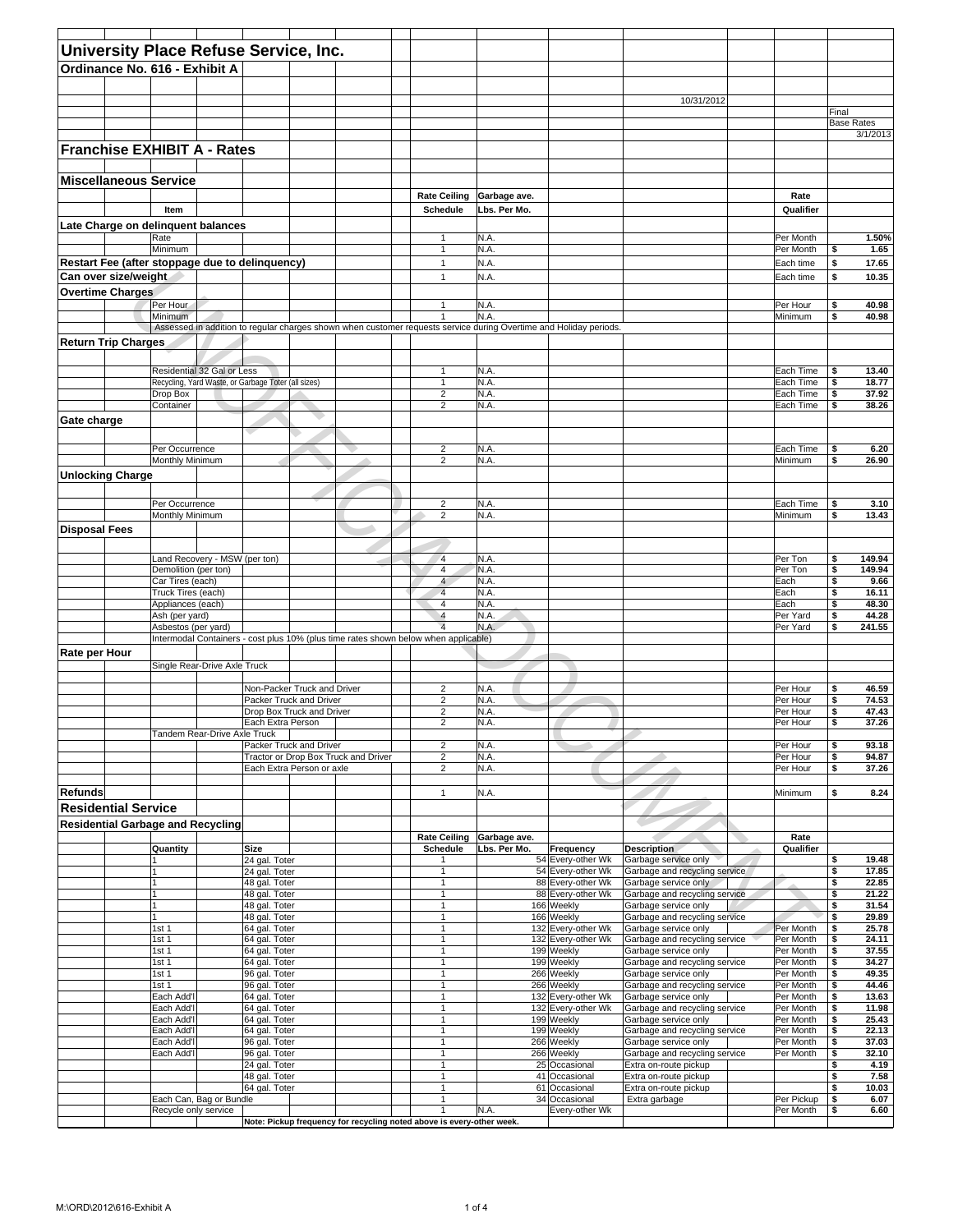| <b>Additional Carryout Charges</b> |                                |                                  |                                                                                                                                                | <b>Residential Service - continued</b> |                                           |                              |                                          |                                                  |                          |              |                  |
|------------------------------------|--------------------------------|----------------------------------|------------------------------------------------------------------------------------------------------------------------------------------------|----------------------------------------|-------------------------------------------|------------------------------|------------------------------------------|--------------------------------------------------|--------------------------|--------------|------------------|
|                                    |                                |                                  |                                                                                                                                                |                                        |                                           |                              |                                          |                                                  |                          |              |                  |
|                                    |                                |                                  |                                                                                                                                                |                                        |                                           |                              |                                          |                                                  |                          |              |                  |
|                                    | Frequency                      |                                  | <b>Description</b>                                                                                                                             |                                        | <b>Rate Ceiling</b><br>Schedule           | Garbage ave.<br>Lbs. Per Mo. |                                          |                                                  | Rate<br>Qualifier        |              |                  |
|                                    | Weekly                         |                                  | Over 5 feet but not over 25 feet<br>For each additional 25 feet or fraction the                                                                |                                        | 1<br>$\mathbf{1}$                         | N.A.<br>N.A.                 |                                          |                                                  | Per Month<br>Per Month   | \$<br>\$     | 3.21<br>2.42     |
|                                    |                                |                                  | Drive-ins on driveways over 125 ft                                                                                                             |                                        | 1                                         | N.A.                         |                                          |                                                  | Per Month                | \$           | 11.35            |
|                                    |                                |                                  | For each step up or down<br>For each overhead obstruction less than 8                                                                          |                                        | $\mathbf{1}$<br>$\mathbf{1}$              | N.A.<br>N.A.                 |                                          |                                                  | Per Month<br>Per Month   | \$<br>\$     | 0.84<br>2.06     |
|                                    |                                |                                  | Sunken cans, or raised cans 4 feet and al                                                                                                      |                                        | $\mathbf{1}$                              | N.A.                         |                                          |                                                  | Per Month                | \$           | 2.42             |
| <b>Yardwaste Collection</b>        |                                |                                  |                                                                                                                                                |                                        | <b>Rate Ceiling</b>                       | Garbage ave.                 |                                          |                                                  | Rate                     |              |                  |
|                                    |                                |                                  |                                                                                                                                                |                                        |                                           |                              |                                          |                                                  |                          |              |                  |
|                                    | Quantity<br>1                  |                                  | Size<br>60 gal. Toter                                                                                                                          |                                        | Schedule<br>$\mathbf{1}$                  | Lbs. Per Mo.<br>N.A.         | Frequency<br>Every-other Wk              | <b>Description</b><br>Yardwaste service only     | Qualifier<br>Per Month   | \$           | 5.98             |
|                                    | $\mathbf{1}$                   |                                  | 60 gal. Toter                                                                                                                                  |                                        | $\mathbf{1}$                              | N.A.                         | Special Pickup                           | Yardwaste service only                           | Per Pickup               | \$           | 13.40            |
|                                    | $\mathbf{1}$<br>$\mathbf{1}$   |                                  | 90 gal. Toter<br>90 gal. Toter                                                                                                                 |                                        | $\mathbf{1}$<br>$\mathbf{1}$              | N.A.<br>N.A.                 | Every-other Wk<br>Special Pickup         | Yardwaste service only<br>Yardwaste service only | Per Month<br>Per Pickup  | \$<br>\$     | 7.81<br>13.40    |
|                                    |                                | Each Can, Bag or Bundle          | Redelivery Charge (for service cancelled and restarted within 12                                                                               |                                        | $\mathbf{1}$<br>$\mathbf{1}$              | N.A.<br>N.A.                 | Occasional                               | Extra Yardwaste                                  | Per Pickup<br>Each Time  | \$<br>\$     | 2.39<br>21.44    |
| <b>Multi-Family Recycling</b>      |                                |                                  |                                                                                                                                                |                                        |                                           |                              |                                          |                                                  |                          |              |                  |
|                                    |                                |                                  |                                                                                                                                                |                                        | <b>Rate Ceiling</b>                       | Garbage ave.                 |                                          |                                                  | Rate                     |              |                  |
|                                    | <b>Description</b>             |                                  |                                                                                                                                                |                                        | Schedule                                  | Lbs. Per Mo.                 |                                          |                                                  | Qualifier                |              |                  |
|                                    | <b>Recycling Customers</b>     |                                  |                                                                                                                                                |                                        | 3                                         | N.A.                         |                                          |                                                  | Per Month                | \$           | 5.49             |
| <b>Loose and Bulky Material</b>    |                                | <b>Non-recycling Customers</b>   |                                                                                                                                                |                                        | 3                                         | N.A                          |                                          |                                                  | Per Month                | \$           | 6.52             |
|                                    |                                |                                  |                                                                                                                                                |                                        | <b>Rate Ceiling</b>                       | Garbage ave.                 |                                          |                                                  | Rate                     |              |                  |
|                                    | <b>Description</b>             |                                  |                                                                                                                                                |                                        | Schedule                                  | Lbs. Per Mo.                 |                                          |                                                  | Qualifier                |              |                  |
|                                    | <b>Regular Route</b>           |                                  |                                                                                                                                                |                                        |                                           |                              |                                          |                                                  |                          |              |                  |
|                                    |                                | <b>Bulky Materials</b>           | Carry Charge (per each 5 feet over 8 feet                                                                                                      |                                        | $\overline{2}$<br>$\overline{c}$          | 134<br>N.A                   |                                          | (1 yard minimum charge)                          | Per Yard<br>Per Yard     | \$<br>\$     | 17.33<br>3.17    |
|                                    |                                | Loose Material                   | Carry Charge (per each 5 feet over 8 feet                                                                                                      |                                        | $\sqrt{2}$<br>$\overline{2}$              | 134<br>N.A.                  |                                          | (2 yards minimum charge)                         | Per Yard<br>Per Yard     | \$<br>\$     | 18.62<br>7.64    |
|                                    |                                |                                  | Special Pickups - Add Time Charges To Rates Shown Above                                                                                        |                                        |                                           |                              |                                          |                                                  |                          |              |                  |
| <b>Commercial Service</b>          |                                |                                  |                                                                                                                                                |                                        |                                           |                              |                                          |                                                  |                          |              |                  |
| <b>Commercial Garbage Toters</b>   |                                |                                  |                                                                                                                                                |                                        | <b>Rate Ceiling</b>                       | Garbage ave.                 |                                          |                                                  | Rate                     |              |                  |
|                                    | Quantity                       |                                  | Size                                                                                                                                           |                                        | Schedule                                  | Lbs. Per Mo.                 | Frequency                                | <b>Description</b>                               | Qualifier                |              |                  |
|                                    | 1st <sub>1</sub><br>Each Add'l |                                  | 60 gal. Toter<br>60 gal. Toter                                                                                                                 |                                        | $\blacktriangleleft$<br>$\overline{1}$    |                              | 132 Every-other Wk<br>132 Every-other Wk | Garbage service only<br>Garbage service only     | Per Month<br>Per Month   | \$<br>\$     | 24.11<br>11.97   |
|                                    | 1                              |                                  | 60 gal. Toter                                                                                                                                  |                                        | $\sqrt{1}$                                |                              | 60 Special pickup                        | Garbage service only                             | Per Pickup               | \$           | 19.96            |
|                                    | 1st <sub>1</sub><br>Each Add'l |                                  | 60 gal. Toter<br>60 gal. Toter                                                                                                                 |                                        | $\mathbf{1}$<br>$\mathbf{1}$              |                              | 199 Weekly<br>199 Weekly                 | Garbage service only<br>Garbage service only     | Per Month<br>Per Month   | \$<br>\$     | 34.28<br>22.13   |
|                                    | 1st <sub>1</sub><br>Each Add'l |                                  | 90 gal. Toter<br>90 gal. Toter                                                                                                                 |                                        | $\overline{1}$<br>$\overline{1}$          |                              | 266 Weekly<br>266 Weekly                 | Garbage service only                             | Per Month<br>Per Month   | \$<br>\$     | 44.45<br>32.31   |
|                                    |                                |                                  | 90 gal. Toter                                                                                                                                  |                                        | $\overline{1}$                            |                              | 90 Special pickup                        | Garbage service only<br>Garbage service only     | Per Pickup               | \$           | 27.42            |
|                                    |                                | Each Can, Bag or Bundle          |                                                                                                                                                |                                        | $\overline{1}$                            |                              | 30 Occasional                            | Extra garbage                                    |                          | \$           | 6.37             |
| <b>Additional Toter Charges</b>    |                                |                                  |                                                                                                                                                |                                        |                                           |                              |                                          |                                                  |                          |              |                  |
|                                    |                                |                                  |                                                                                                                                                |                                        | <b>Rate Ceiling</b>                       | Garbage ave.                 |                                          |                                                  | Rate                     |              |                  |
|                                    | <b>Description</b>             | Over 5 feet but not over 25 feet |                                                                                                                                                |                                        | Schedule                                  | Lbs. Per Mo.<br>N.A.         |                                          |                                                  | Qualifier<br>Per Pickup  | \$           | 0.73             |
|                                    |                                |                                  | For additional 25 feet or fraction thereof, add:<br>Drive-ins on driveways over 125 ft                                                         |                                        | 1<br>$\mathbf{1}$                         | N.A.<br>N.A.                 |                                          |                                                  | Per Pickup<br>Per Pickup | \$<br>\$     | 0.54<br>2.60     |
|                                    |                                | For each step up or down         |                                                                                                                                                |                                        |                                           | N.A.                         |                                          |                                                  | Per Pickup   \$          |              | 0.19             |
|                                    |                                |                                  | For each overhead obstruction less than 8 feet from ground<br>For cans or units underground or over 4 feet above ground, but not involving sta |                                        | $\mathbf{1}$<br>$\mathbf{1}$              | N.A.<br>N.A.                 |                                          |                                                  | Per Pickup<br>Per Pickup | l \$<br>  \$ | 0.54<br>0.54     |
|                                    |                                |                                  |                                                                                                                                                |                                        |                                           |                              |                                          |                                                  |                          |              |                  |
|                                    |                                |                                  | <b>Container Service - Permanent Accounts (non-compacted)</b>                                                                                  |                                        | <b>Rate Ceiling</b>                       | Garbage ave.                 |                                          |                                                  | Rate                     |              |                  |
| <b>Container Size</b>              |                                | 1 Yd                             | <b>Description</b>                                                                                                                             |                                        | Schedule                                  | Lbs. Per Mo.                 |                                          |                                                  | Qualifier<br>Per Pickup  |              |                  |
|                                    |                                |                                  | Special pickups<br>1 X Per Wk. Pickup (multiply Rate by # of pickups/                                                                          |                                        | $\overline{\mathbf{c}}$<br>$\overline{c}$ | 134<br>581                   |                                          |                                                  | Per Month                | \$<br>\$     | 31.87<br>104.53  |
|                                    |                                | 1.5 Yd                           | Special pickups<br>1 X Per Wk. Pickup (multiply Rate by # of pickups/                                                                          |                                        | $\overline{c}$<br>$\overline{\mathbf{c}}$ | 192<br>832                   |                                          |                                                  | Per Pickup<br>Per Month  | \$<br>\$     | 42.18<br>138.82  |
|                                    |                                | 2 Yd                             | Special pickups                                                                                                                                |                                        | 2                                         | 249                          |                                          |                                                  | Per Pickup               | \$           | 52.45            |
|                                    |                                | 3 Yd                             | 1 X Per Wk. Pickup (multiply Rate by # of pickups/v<br>Special pickups                                                                         |                                        | $\overline{c}$<br>$\overline{2}$          | 1079<br>363                  |                                          |                                                  | Per Month<br>Per Pickup  | \$<br>\$     | 173.00<br>73.02  |
|                                    |                                | 4 Yd                             | 1 X Per Wk. Pickup (multiply Rate by # of pickups/<br>Special pickups                                                                          |                                        | $\overline{c}$<br>$\overline{\mathbf{c}}$ | 1573<br>470                  |                                          |                                                  | Per Month<br>Per Pickup  | \$<br>\$     | 241.31<br>93.39  |
|                                    |                                |                                  | 1 X Per Wk. Pickup (multiply Rate by # of pickups/                                                                                             |                                        | $\overline{c}$                            | 2037                         |                                          |                                                  | Per Month                | \$           | 308.82           |
|                                    |                                | 6 Yd                             | Special pickups<br>1 X Per Wk. Pickup (multiply Rate by # of pickups/                                                                          |                                        | $\overline{c}$<br>2                       | 645<br>2795                  |                                          |                                                  | Per Pickup<br>Per Month  | \$<br>\$     | 133.32<br>440.39 |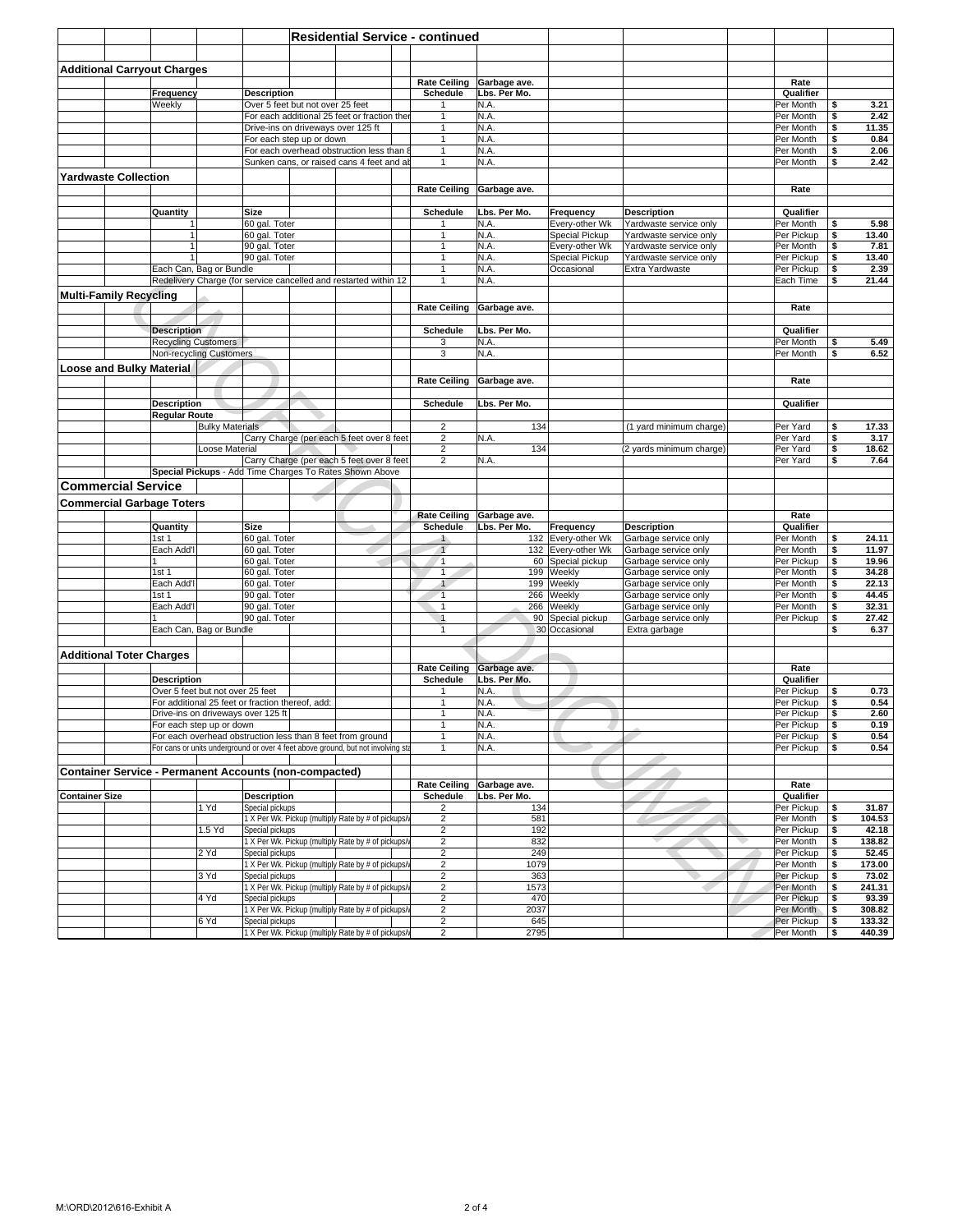|                           |                                          |                       |                              | <b>Commercial Service - continued</b>                                                                                         |   |                                                    |                     |     |                                 |            |                  |
|---------------------------|------------------------------------------|-----------------------|------------------------------|-------------------------------------------------------------------------------------------------------------------------------|---|----------------------------------------------------|---------------------|-----|---------------------------------|------------|------------------|
|                           |                                          |                       |                              |                                                                                                                               |   |                                                    |                     |     |                                 |            |                  |
|                           |                                          |                       |                              | <b>Container Service - Temporary Accounts (non-compacted)</b>                                                                 |   | <b>Rate Ceiling</b>                                | Garbage ave.        |     | Rate                            |            |                  |
| <b>Container Size</b>     |                                          |                       |                              | <b>Description</b>                                                                                                            |   | Schedule                                           | Lbs. Per P/U        |     | Qualifier                       |            |                  |
|                           |                                          |                       | All Sizes<br>1 Yd            | <b>Initial Delivery</b><br>Pickup Rate                                                                                        |   | 2<br>$\overline{\mathbf{c}}$                       | N.A.<br>134         |     | Per Delivery   \$<br>Per Pickup | \$         | 42.17<br>24.12   |
|                           |                                          |                       |                              | Daily Rate<br>Monthly Rate                                                                                                    |   | $\overline{c}$<br>$\overline{2}$                   | N.A.<br>N.A.        |     | Per Day<br>Per Month            | \$<br>\$   | 3.91<br>78.26    |
|                           |                                          |                       | 1.5 Yd                       | Pickup Rate                                                                                                                   |   | $\overline{\mathbf{c}}$                            | 192                 |     | Per Pickup                      | \$         | 32.03            |
|                           |                                          |                       |                              | Daily Rate<br>Monthly Rate                                                                                                    |   | $\overline{\mathbf{c}}$<br>2                       | N.A<br>N.A.         |     | Per Day<br>Per Month            | \$<br>\$   | 3.91<br>90.29    |
|                           |                                          |                       | 2 Yd                         | Pickup Rate                                                                                                                   |   | $\overline{c}$                                     | 249                 |     | Per Pickup                      | \$         | 39.90            |
|                           |                                          |                       |                              | Daily Rate<br>Monthly Rate                                                                                                    |   | $\overline{c}$<br>$\overline{c}$                   | N.A<br>N.A.         |     | Per Day<br>Per Month            | \$<br>\$   | 3.91<br>102.33   |
|                           |                                          |                       | 3 Yd                         | Pickup Rate<br>Daily Rate                                                                                                     |   | $\overline{2}$<br>$\overline{2}$                   | 363<br>N.A.         |     | Per Pickup<br>Per Day           | \$<br>\$   | 55.69<br>5.12    |
|                           |                                          |                       |                              | <b>Monthly Rate</b>                                                                                                           |   | $\overline{c}$                                     | N.A.                |     | Per Month                       | \$         | 114.38           |
|                           |                                          |                       | 4 Yd                         | Pickup Rate<br>Daily Rate                                                                                                     |   | $\overline{\mathbf{c}}$<br>$\overline{\mathbf{c}}$ | 470<br>N.A.         |     | Per Pickup<br>Per Day           | \$<br>\$   | 71.29<br>6.32    |
|                           |                                          | ÷                     |                              | Monthly Rate                                                                                                                  |   | $\overline{\mathbf{c}}$                            | N.A.<br>645         |     | Per Month<br>Per Pickup         | \$         | 126.42<br>101.65 |
|                           |                                          |                       | 6 yd                         | Pickup Rate<br>Daily Rate                                                                                                     |   | 2<br>$\sqrt{2}$                                    | N.A.                |     | Per Day                         | \$<br>\$   | 7.52             |
|                           |                                          |                       |                              | Monthly Rate<br><b>Container Service - Customer Owned (compacted)</b>                                                         |   | $\overline{2}$                                     | N.A.                |     | Per Month                       | \$         | 138.44           |
|                           |                                          |                       |                              |                                                                                                                               |   | <b>Rate Ceiling</b>                                | Garbage ave.        |     | Rate                            |            |                  |
| <b>Container Size</b>     |                                          |                       | 3 Yd                         | <b>Description</b><br>Special pickups                                                                                         |   | Schedule<br>$\overline{\mathbf{c}}$                | Lbs. Per P/U<br>970 |     | Qualifier<br>Per Pickup         | \$         | 102.83           |
|                           |                                          |                       |                              | 1 X Per Wk. Pickup (multiply Rate by # of                                                                                     |   | $\overline{c}$                                     | 4203                |     | Per Month                       | \$         | 445.25           |
|                           |                                          |                       | 4 Yd                         | Special pickups<br>1 X Per Wk. Pickup (multiply Rate by # of                                                                  |   | $\overline{c}$<br>$\overline{\mathbf{c}}$          | 1294<br>5607        |     | Per Pickup<br>Per Month         | \$<br>\$   | 126.55<br>548.06 |
|                           |                                          |                       | 5 Yd                         | Special pickups<br>1 X Per Wk. Pickup (multiply Rate by # of                                                                  |   | $\sqrt{2}$                                         | 1617                |     | Per Pickup                      | \$         | 157.75           |
|                           |                                          |                       | 6 Yd                         | Special pickups                                                                                                               |   | $\sqrt{2}$<br>$\overline{c}$                       | 7006<br>1773        |     | Per Month<br>Per Pickup         | \$<br>\$   | 683.07<br>183.02 |
|                           | <b>Container Service - Miscellaneous</b> |                       |                              | 1 X Per Wk. Pickup (multiply Rate by # of                                                                                     |   | $\overline{2}$                                     | 7682                |     | Per Month                       | \$         | 792.54           |
|                           |                                          |                       |                              |                                                                                                                               |   | <b>Rate Ceiling</b>                                | Garbage ave.        |     | Rate                            |            |                  |
|                           |                                          | <b>Description</b>    |                              |                                                                                                                               |   | Schedule                                           | Lbs. Per Mo.        |     | Qualifier                       |            |                  |
|                           |                                          |                       |                              | Roll-out Charge (moving container more than 5, but less than 20<br>Roll-out Charge (moving container each additional 20 feet) |   | 2<br>$\overline{2}$                                | N.A.<br>N.A.        |     | Per Pickup                      | \$         | 5.11             |
|                           |                                          |                       | <b>Excess Weight Charge</b>  |                                                                                                                               |   | $\overline{2}$                                     | N.A.                |     | Per Pickup<br>Per Pickup        | \$<br>\$   | 5.11<br>33.76    |
|                           |                                          | Washing               |                              | <b>Washing and Sanitizing Containers and Drop Boxes</b>                                                                       |   | $\overline{2}$                                     | N.A.                |     | Per Yard                        | \$         | 4.35             |
|                           |                                          |                       |                              |                                                                                                                               | œ | $\overline{2}$                                     | N.A.                |     | Minimum                         | \$         | 29.01            |
|                           |                                          | <b>Steam Cleaning</b> |                              |                                                                                                                               |   | $\overline{c}$<br>$\mathbf{2}$                     | N.A.<br>N.A.        |     | Per Yard<br>Minimum             | \$<br>\$   | 6.07<br>45.30    |
|                           |                                          |                       | Pickup and redelivery charge |                                                                                                                               |   | $\overline{2}$                                     | N.A.                |     | Round Trip                      | \$         | 44.32            |
|                           |                                          |                       |                              | Drop Box Service - Permanent Accounts (non-compacted), To Disposal Site and Return                                            |   |                                                    |                     |     |                                 |            |                  |
| <b>Drop Box Size</b>      |                                          |                       |                              | <b>Description</b>                                                                                                            |   | Schedule                                           | Lbs. Per Mo.        |     | Qualifier                       |            |                  |
|                           |                                          |                       | 12 Yd                        | First Pickup                                                                                                                  |   | 2                                                  | N.A.                |     | Per Month                       | \$         | 155.01           |
|                           |                                          |                       | 13 Yd                        | Additional Pickups (each)<br><b>First Pickup</b>                                                                              |   | $\overline{c}$<br>$\overline{\mathbf{c}}$          | N.A.<br>N.A         |     | Per Pickup<br>Per Month         | \$<br>\$   | 69.25<br>154.68  |
|                           |                                          |                       | 17 Yd                        | Additional Pickups (each)<br>First Pickup                                                                                     |   | $\overline{\mathbf{c}}$<br>$\overline{\mathbf{c}}$ | N.A<br>N.A.         |     | Per Pickup<br>Per Month         | \$<br>\$   | 69.25<br>165.01  |
|                           |                                          |                       |                              | Additional Pickups (each)                                                                                                     |   | $\overline{\mathbf{c}}$                            | N.A.                |     | Per Pickup                      | \$         | 72.66            |
|                           |                                          |                       | 20 Yd                        | First Pickup<br>Additional Pickups (each)                                                                                     |   | $\overline{2}$                                     | N.A.<br>N.A.        |     | Per Month<br>Per Pickup         | \$<br>  \$ | 164.47<br>72.45  |
|                           |                                          |                       | 25 Yd                        | First Pickup<br>Additional Pickups (each)                                                                                     |   | $\overline{c}$<br>$\overline{2}$                   | N.A.<br>N.A.        |     | Per Month<br>Per Pickup         | \$<br>\$   | 184.15<br>83.02  |
|                           |                                          |                       | 30 Yd                        | First Pickup                                                                                                                  |   | $\overline{\mathbf{c}}$                            | N.A.                |     | Per Month                       | <b>\$</b>  | 203.40           |
|                           |                                          |                       | 40 Yd                        | Additional Pickups (each)<br>First Pickup                                                                                     |   | $\overline{c}$<br>$\overline{\mathbf{c}}$          | N.A.<br>N.A.        |     | Per Pickup<br>Per Month         | \$<br>\$   | 90.80<br>249.04  |
|                           |                                          |                       | All Sizes                    | Additional Pickups (each)<br>Excess Mileage Beyond 7 miles                                                                    |   | $\overline{c}$<br>$\overline{2}$                   | N.A.<br>N.A.        |     | Per Pickup<br>Per Mile          | \$<br>\$   | 117.87<br>2.87   |
|                           |                                          |                       |                              | Lid Charge                                                                                                                    |   | $\overline{2}$                                     | N.A.                |     | Per Month   \$                  |            | 12.61            |
|                           |                                          |                       |                              |                                                                                                                               |   |                                                    |                     | EN. |                                 |            |                  |
|                           |                                          |                       |                              |                                                                                                                               |   |                                                    |                     |     |                                 |            |                  |
|                           |                                          |                       |                              |                                                                                                                               |   |                                                    |                     |     |                                 |            |                  |
|                           |                                          |                       |                              |                                                                                                                               |   |                                                    |                     |     |                                 |            |                  |
|                           |                                          |                       |                              |                                                                                                                               |   |                                                    |                     |     |                                 |            |                  |
|                           |                                          |                       |                              |                                                                                                                               |   |                                                    |                     |     |                                 |            |                  |
|                           |                                          |                       |                              |                                                                                                                               |   |                                                    |                     |     |                                 |            |                  |
|                           |                                          |                       |                              |                                                                                                                               |   |                                                    |                     |     |                                 |            |                  |
|                           |                                          |                       |                              |                                                                                                                               |   |                                                    |                     |     |                                 |            |                  |
|                           |                                          |                       |                              |                                                                                                                               |   |                                                    |                     |     |                                 |            |                  |
|                           |                                          |                       |                              |                                                                                                                               |   |                                                    |                     |     |                                 |            |                  |
|                           |                                          |                       |                              |                                                                                                                               |   |                                                    |                     |     |                                 |            |                  |
|                           |                                          |                       |                              |                                                                                                                               |   |                                                    |                     |     |                                 |            |                  |
|                           |                                          |                       |                              |                                                                                                                               |   |                                                    |                     |     |                                 |            |                  |
|                           |                                          |                       |                              |                                                                                                                               |   |                                                    |                     |     |                                 |            |                  |
|                           |                                          |                       |                              |                                                                                                                               |   |                                                    |                     |     |                                 |            |                  |
|                           |                                          |                       |                              |                                                                                                                               |   |                                                    |                     |     |                                 |            |                  |
|                           |                                          |                       |                              |                                                                                                                               |   |                                                    |                     |     |                                 |            |                  |
|                           |                                          |                       |                              |                                                                                                                               |   |                                                    |                     |     |                                 |            |                  |
|                           |                                          |                       |                              |                                                                                                                               |   |                                                    |                     |     |                                 |            |                  |
| M:\ORD\2012\616-Exhibit A |                                          |                       |                              |                                                                                                                               |   |                                                    | 3 of 4              |     |                                 |            |                  |